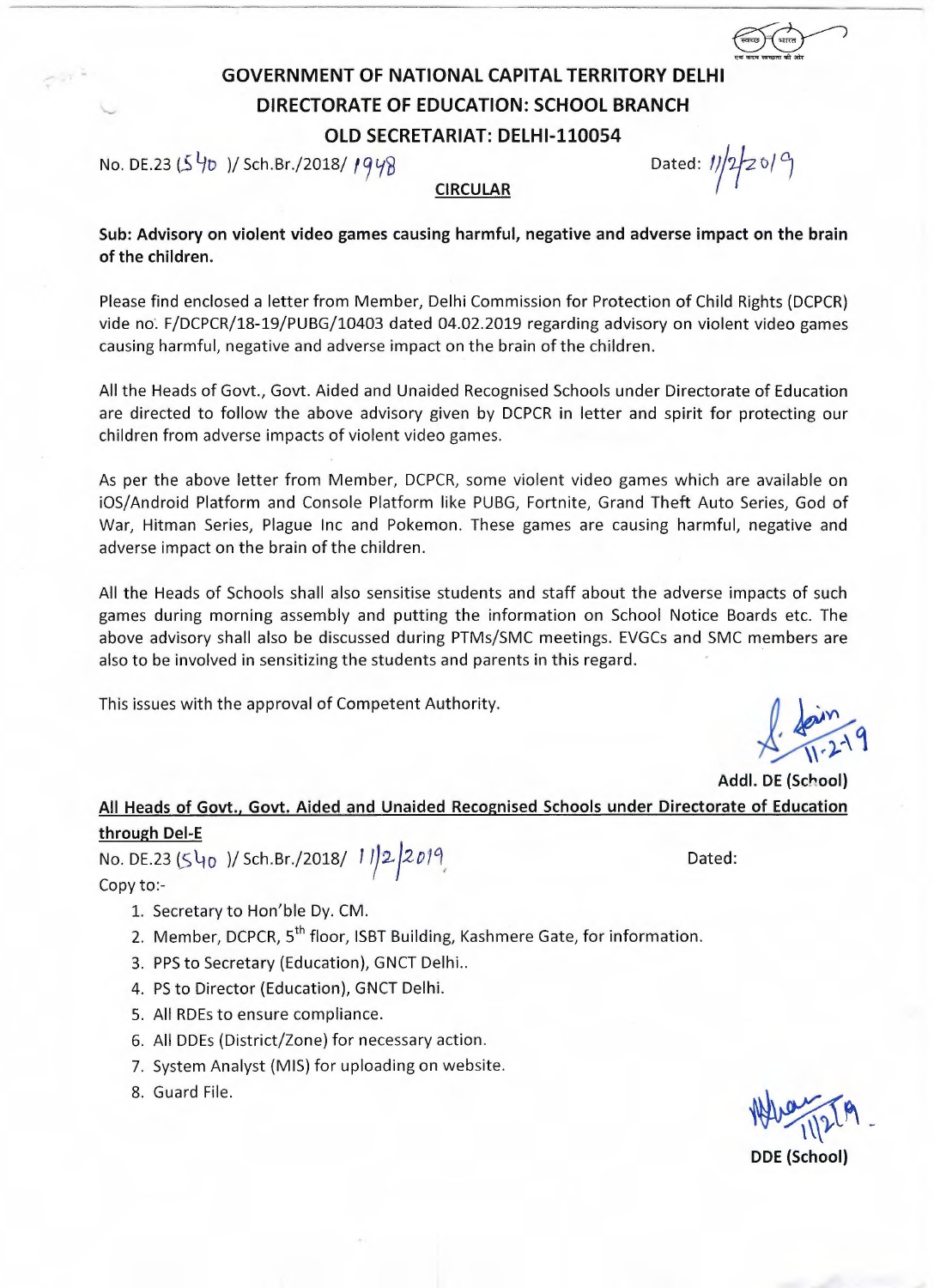

RANJANA PRASAD

दिल्ली बाल अधिकार सरंक्षण आयोग दिल्ली सरकार दिल्ली-110006 DELHI COMMISSION FOR PROTECTION OF CHILD RIGHTS

GOVT. OF NCT OF DELHI DELHI - 110006

## F.No. F/DCPCR/18-19/PUBG  $/10V$

**Maurichard** 

Dated: 4 /02/2019

The Delhi Commission for Protection of Child Rights (DCPCR) has been constituted under the Commission for Protection of Child Rights Act. 2005 read with the Govt. of India, MHA's Notification F.No. U-11030/1/2007-UtL dated 15th January, 2008. gazette. by the Govt. of NCT of Delhi on 7<sup>th</sup> July, 2008. Further u/s 13 (1j) of the Commissions for Protection of Child Rights Act 2005, this Commission is empowered to undertake inquiry into complaints and take suo-motu notice of matters relating to: (i) deprivation and violation of child rights (ii) Non-implementation of laws providing for protection and development of children (iii) Non-compliance of policy decisions, guidelines or instructions aimed at mitigating hardships to ensuring welfare of the children and to provide relief to such children or to take up the issues arising out of such matters with the appropriate authorities.

There are different sorts of computer games accessible in the present business. Video games are proposed to target diverse parts of a child's life. These computer games are included an assortment of serious, genuine, and easygoing recreations, however as a general rule, what youngster will pick an amusement about learning versus a diversion where they can murder zombies or drive vehicles at boisterous measures of speed. These games are full of misogyny, hate, deceit and vengeance and at an age where a child learns from that he' she sees, it may negatively impact their brain for their life.

To look out for the following Signs and Symptoms:

- 1. Becoming withdrawn from friends and family
- 2. Persistent low mood and unhappiness
- 3. Looking worried that stops him/her from carrying out day to day tasks
- 4. Sudden outbursts of anger directed at himself/herself
- 5. Loss of interest in activities that he/she used to enjoy

How to protect children from this game:

1) Check in with child asking how things are going. Ask if there have been things stressing them, or anything that has made them worried. If child is talking about any level of distress, do not hesitate to speak to parents about the same.